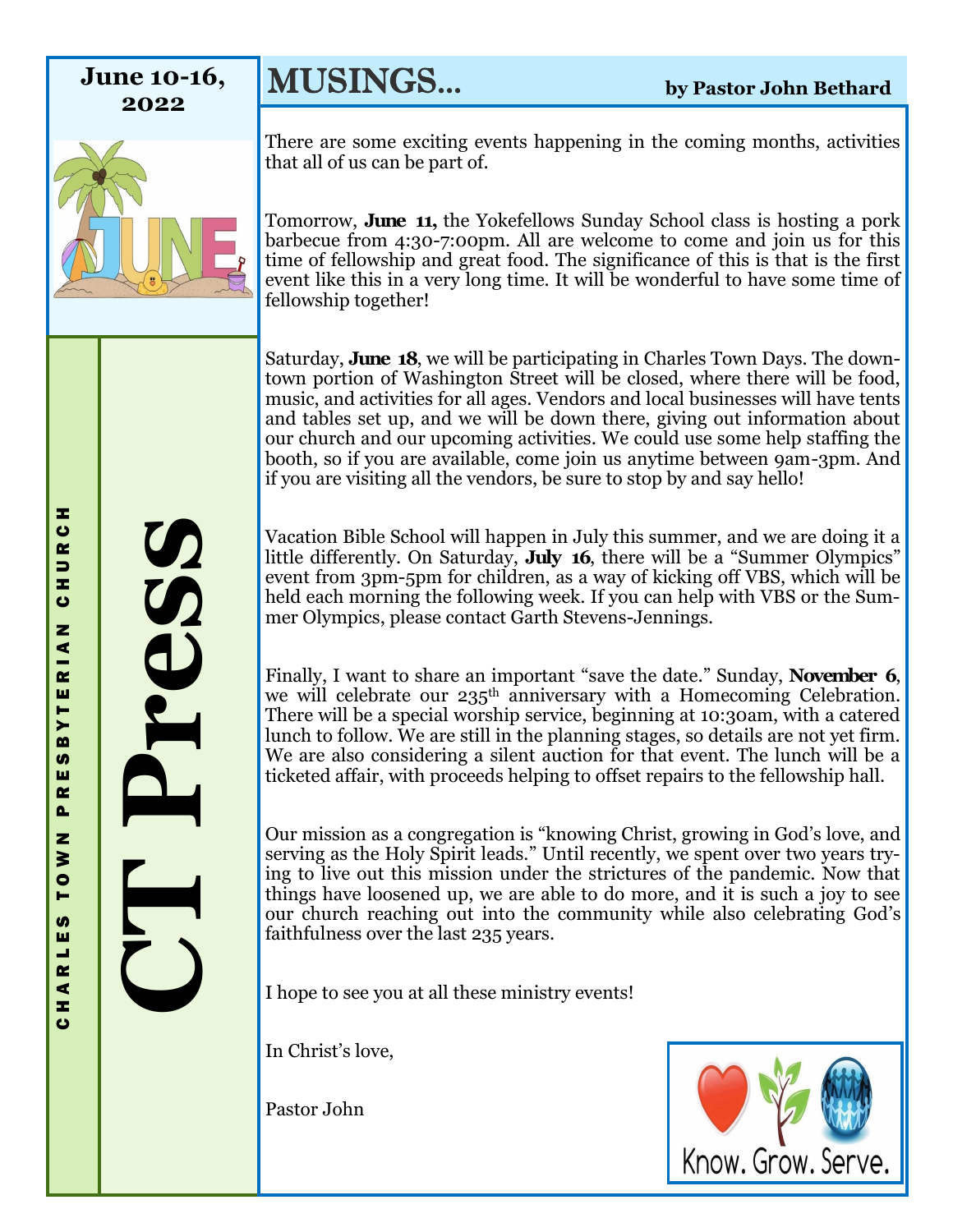Charles Town Presbyterian Children, Youth, and Family Ministries

# Kid's Group!

### **Bring out your Bricks: DFM Lego drive!**

Do you or someone you know have any old Legos collecting dust in an attic or storage room? Donate them to the Youth and Children's Ministry, where they will be used for a number of upcoming events, including the creation of model of Charles Town Presbyterian Church and contests to recreate iconic Bible scenes! Contact Garth for more info, or drop your donations by his office.

## **Summer Olympics! Saturday, July 16th, 3-5PM**

To kick off our time with Vacation Bible School this summer we will be throwing a Summer Olympics party for kids of all ages! Come and compete in various events to win prizes and bragging rights!

## **Vacation Bible School! Monday, July 18th -- Friday, July 22nd, 9-Noon**

The theme for our Bible School this year is the Knights of North castle. Come join us for a week of learning fun, knights, and dragons! We are still looking for volunteers to run the program, if you are interested in helping contact Garth Stevens-Jennings at garthstevensjennings@ctpres.org.

Any questions, please feel free to contact Garth Steven-Jennings (304-725-5316 or garthstevensjennings@ctpres.org.



Yokefellows BBQ Pork dinner. Please join us this Saturday, June 11th, 4:30-7:00 pm, for fresh pork BBQ, slaw, mac & cheese, baked bean, desserts, and drinks provided. Tickets: \$15.00 adults; \$7.00 children under 12 years; Free children under 3 years. Proceeds from the dinner will be used to offset repairs to the fellowship hall roof. Tickets may be purchased at the door. We hope to see you there!

**Pastor's Help Fund.** During the pandemic, there were few requests for help. That has changed with the winding down of the pandemic phase of Covid and the dramatic increase to the cost of living. The help fund provides assistance for people who are in danger of eviction or have gotten behind in their utilities. The fund is now significantly low, and we need some donations to build it back up. Donations to the help fund can be given through the regular Sunday offering or mailed to the office. Note on memo line: help fund.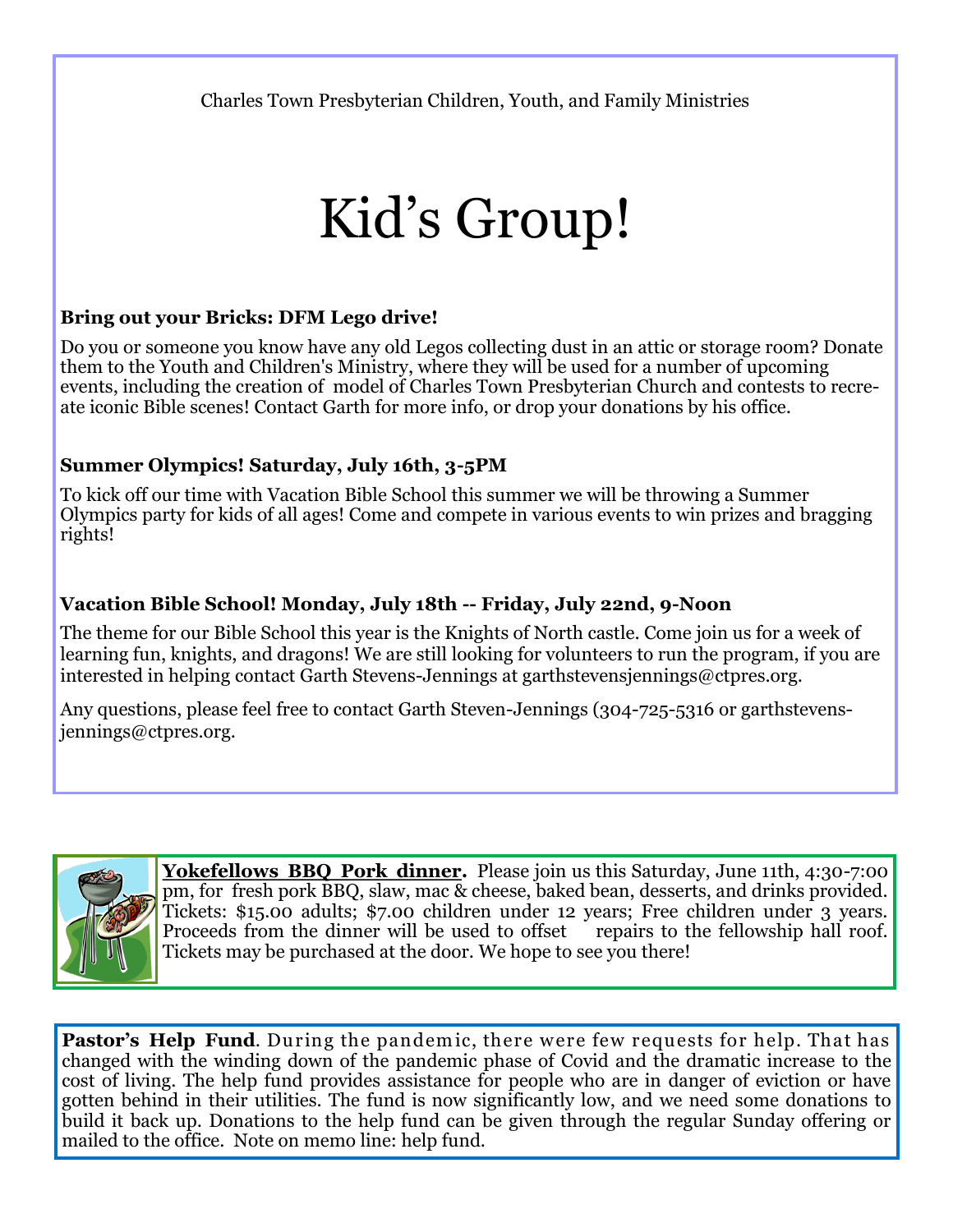# **MUSIC NOTES**  $M$  **from Miss Penny**

**HE GIVES STRENGTH TO THE WEARY AND INCREASES** THE POWER OF THE WEAK. Isaiah 40:29

Blessings and Love,

Penny

## *"Attitude of Gratitude"*

"Turn Your Eyes Upon Jesus"

Are you weary? Weary in heart, mind or soul? If you are, then this song is for you!

O soul are you weary and troubled No light in the darkness you see There's light for a look at the Savior And life more abundant and free Turn your eyes upon Jesus Look full in his wonderful face And the things of earth will grow strangely dim In the light of his glory and grace His word shall not fail you he promised Believe him and all will be well Then go to a world that is dying His perfect salvation to tell Turn your eyes upon Jesus Look full in his wonderful face And the things of earth will grow strangely dim In the light of his glory and grace O soul are you weary and troubled No light in the darkness you see There's light for a look at the Savior And life more abundant and free Turn your eyes upon Jesus Look full in his wonderful face And the things of earth will grow strangely dim In the light of his glory and grace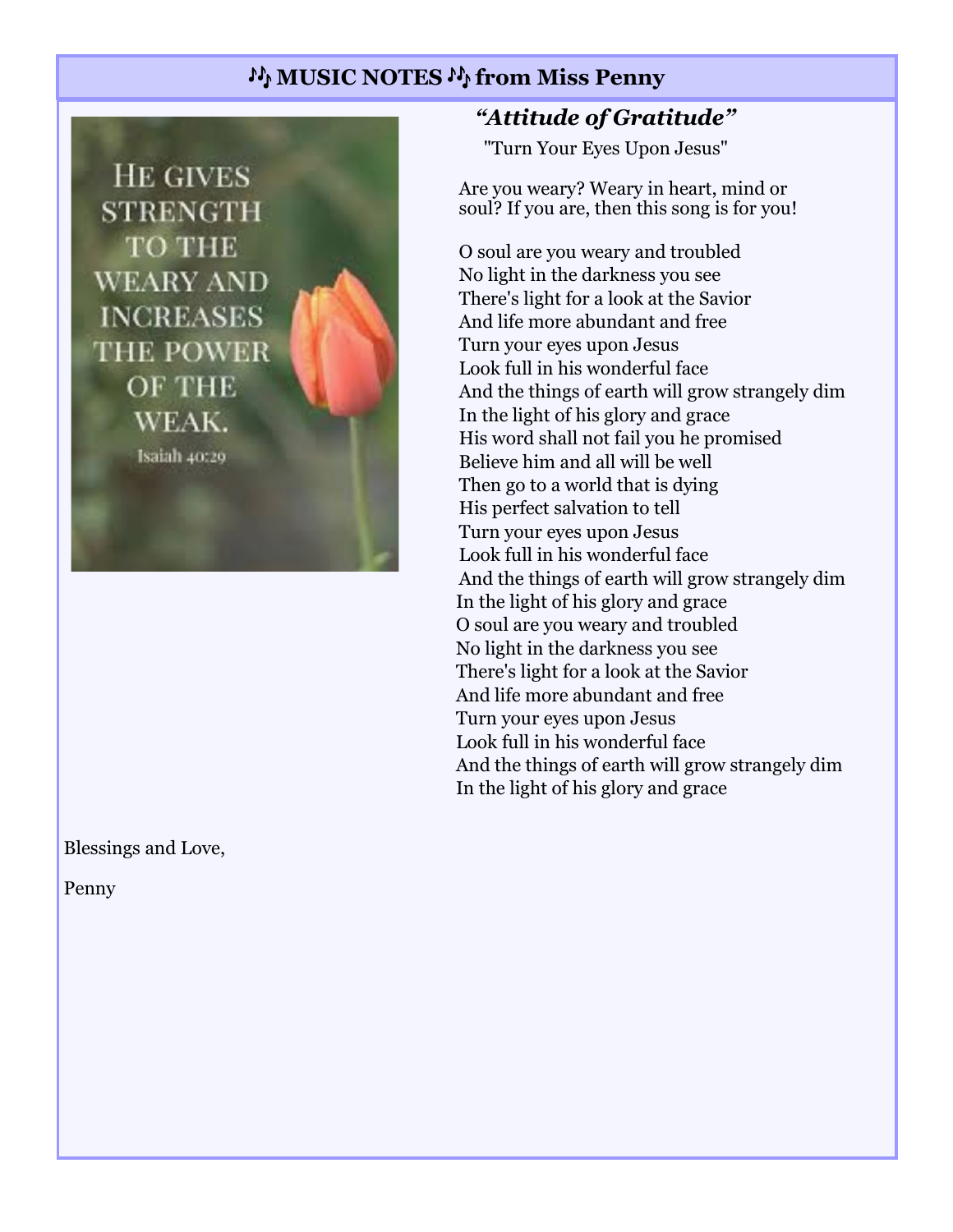| <b>Birthdays</b><br>Megan Camilletti<br>John & Laurie Bethrd | <b>Anniversaries</b>                          | 10:30am-Worship Celebration FaceBook                                       |
|--------------------------------------------------------------|-----------------------------------------------|----------------------------------------------------------------------------|
|                                                              |                                               |                                                                            |
| Linda Myers-Hart                                             | Doug & Julia McDonough                        | For a complete listing of all of the church activities, please click here. |
| Will Pugh<br>June Titus                                      | Doug & Patsy White<br>Doyle & Sharon Criswell | <b>Donate</b>                                                              |

## **CTPC Zoom Meetings this week**

- To join any of the Zoom meetings listed below, please email the church office at ctpres.org for contact information.
- **The Faithweavers** is a blended Sunday School class with in person and virtual options led by Margaret Kursey.
- **Yokefellows Sunday School Class.** The Class will begin with a short business meeting from 8:45 am to 9:00 am at which time prayers will be offered for class members, family and friends who are ill or otherwise in distress. At 9:00am until 9:35 am a lesson will be taught by the class teacher from the Adult Bible Studies series. Anyone wishing to visit the class on ZOOM should contact the following class members to receive a ZOOM "invite": Gary Scott at email: [gary3042795296@gmail.com](mailto:gary3042795296@gmail.com) or James Mackenzie at email: [mackenzie48708@gmail.com](mailto:mackenzie48708@gmail.com)



 $\left( \blacksquare \right)$  $rac{1}{200m}$ 

> **GRADUATE INFORMATION:** We will be recognizing our graduates during the worship service on June 12th.

Emma Damm—College of the Atlantic Jessica Donadio—George Mason Sydney Fulbright Brooks Kursey—Liberty University (Doctorate) Rosalyn LaVallee—Washington High School Camdyn Noland—Washington High School Briana Pizzuti—Washington High School

Congratulations, Grads!!

**2022 Frazier Music Scholarship** - The Frazier Music Scholarship was created in 2014 by the congregation of Charles Town Presbyterian Church upon the retirement of organist and choir director, Ceil Frazier, and in memory of her husband, Raymond Frazier, a choir and handbell member. The scholarship is awarded each year to a graduating senior in either Jefferson or Berkeley County who will be attending Shepherd University and majoring in music or music education. Katie J. Davis is the seventh recipient of the Frazier Music Scholarship. Katie is a graduate of Musselman High School and will be attending Shepherd University. Congratulations to Katie as she begins her college education with support from CTPC through this Frazier music legacy.

**The Session** has called a congregational meeting for Sunday, June 12th, following worship to hear a report form the congregational nominating committee. The committee is making the following nominations: CNC class of 2023: Henry Christie, Allen Peacher, Bob Tansill; Elder class of 2025: Doyle Criswell, Marsha Dibbern, Lazan Rogers; Deacon class of 2023: Tommy Morgan; class of 2025: Judy Edwards, Sue Flanagan, Debbie Henshaw, Brooks Kursey; Trustee class of 2025: Steve Bossung, Thane Van Zomeren.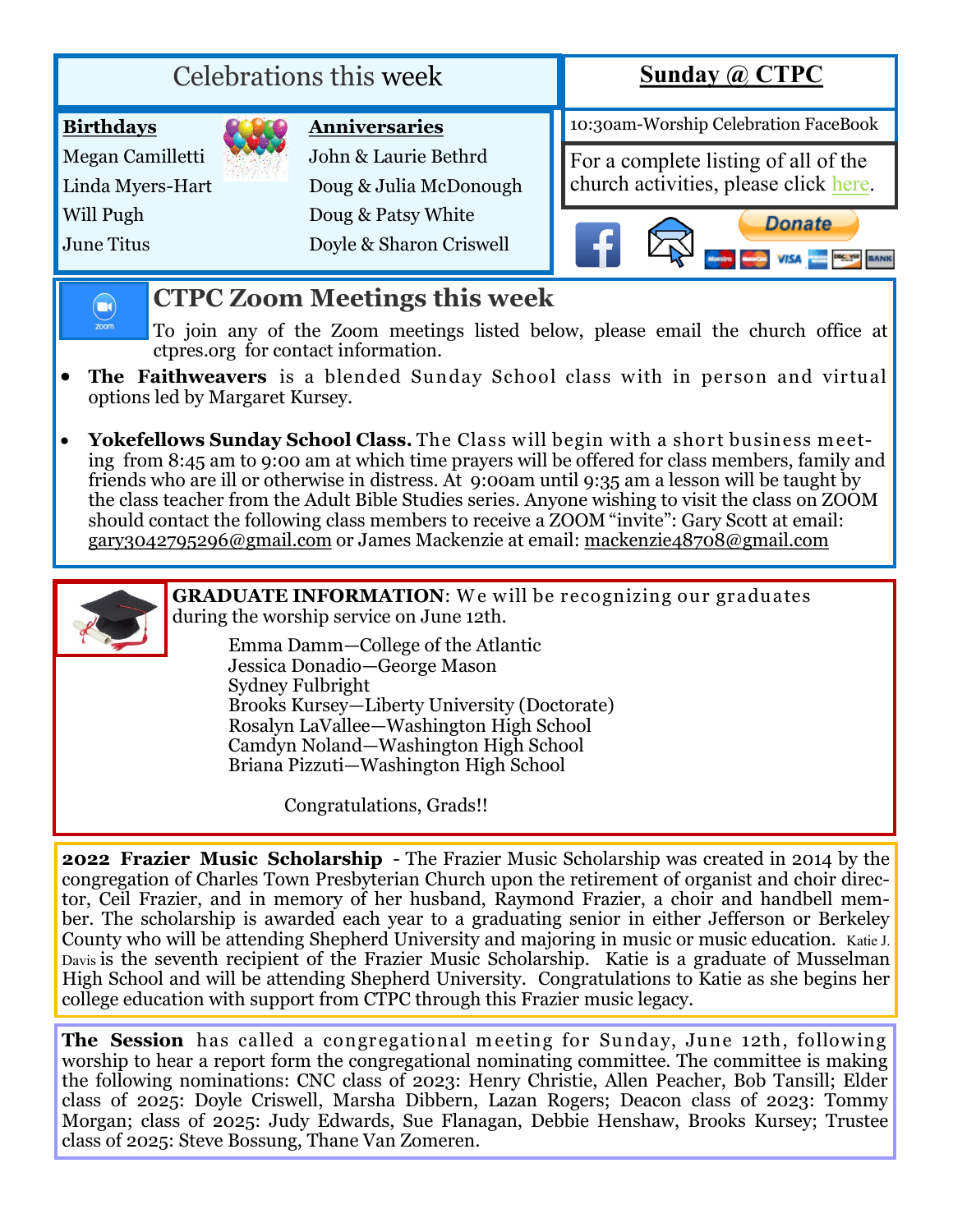Mission and Outreach is looking for pictures to use on June the 18th for downtown Charles Town Days. We hope to have a table with a picture display of how we Know, Grow and Serve. We also will have a craft for kids as well as have a bag with candy kisses and a Bible verse. Please go through your pictures and send them to Diane Mayhew or Patsy White. This will be a fun day to be downtown as well as let the community know what we are doing at CTPC. Thanks!



#### **Friendship Ministry Meal**

Several years ago, we changed the name of the meals served form "Homeless Meals" to "Friendship Ministry Meals." We did this because we realized that many who were coming for a meal were not homeless, but they were hungry. For many of our guests it is the only meal they will have that day. Some of our guests live in a single hotel room with their entire family with no ability to cook a hot meal.

Matthew 25:35 says, "For I was hungry and you gave me something to eat. I was thirsty and you gave me something to drink. I was a stranger and

you invited me in." Feeding the hungry is an expectation Jesus has of his followers. Now more than ever our Christian family needs to step up to help with this community mission. Everything is extremely expensive right now. I wonder as I pay for our weekly groceries how others who are less fortunate are able to buy food for their family. You can help by volunteering you time and monies. We serve meals only twelve times a year. We serve the first Saturday of each month at 5:30pm. Our servers plan the meal and arrive at 4:30pmto begin packing the meals in carry out containers.

These are the servers for the rest of this year. June 4<sup>th</sup>, the worship team. July 2<sup>nd</sup>, Ruth and Gary Scott. August 6<sup>th</sup>, the Deacons. September 3<sup>rd</sup>, the choirs. October 1, George Tabb and Jason Mullens. November 5<sup>th</sup>, the Yokefellow's Sunday school class. December 3<sup>rd</sup>, the Mission and Outreach committee. Each and everyone of these groups could use help. It might be just bringing a case of water or bringing cookies. Of course, you could stop by and donate your time by helping to fix carryout containers. It only takes about an hour. Pray about how you can help and then volunteer. Many hands make fast work!

Life Line Screening, the nation's leading provider of preventive health LIFE LINE  $()$ **SCREENING** screenings, will offer affordable, non-invasive and painless health screen-The Power of Preventio ings at Charles Town Presbyterian Church on Tuesday, July 5, 2022. A

package of five screenings to identify risk for stroke, heart disease and other chronic conditions will be offered:

**Carotid Artery Screening (Plaque)**. An ultrasound is perform ed to screen the carotid arteries (a pair of blood vessels in the neck that deliver blood to your brain) for buildup of fatty plaque. This buildup, called atherosclerosis, is one of the leading causes of stroke.

**Peripheral Arterial Disease Screening.** An Ankle-Brachial Index (ABI) test is performed using blood pressure cuffs on the arms and legs. It is important to screen for PAD because it increases the risk of coronary artery disease, heart attack, or stroke.<sup>1</sup>

Abdominal Aortic Aneurysm (AAA). An ultrasound is performed to screen the abdominal aorta for the presence of an enlargement or aneurysm. AAA can lead to a ruptured aortic artery, which is a serious medical emergency.

**Atrial Fibrillation.** A 6-lead electrocardiogram (EKG) is performed by placing sensors on the arms and legs to screen for Atrial Fibrillation. AFib can lead to blood clots, stroke, and heart failure, and other heart-related complications.<sup>2</sup>

**Osteoporosis Risk.** An ultrasound is performed to measure the shin bone for abnormal bone mass density. This can help assess the risk of osteoporosis, a disease where bones become weak and brittle.

These 5 vital screenings take 60-90 minutes to complete. Register by calling toll free 1-888-653- 6441, text the word "circle" to 797979 or online at [https://llsa.social/HS](https://llsa.social/HSC)